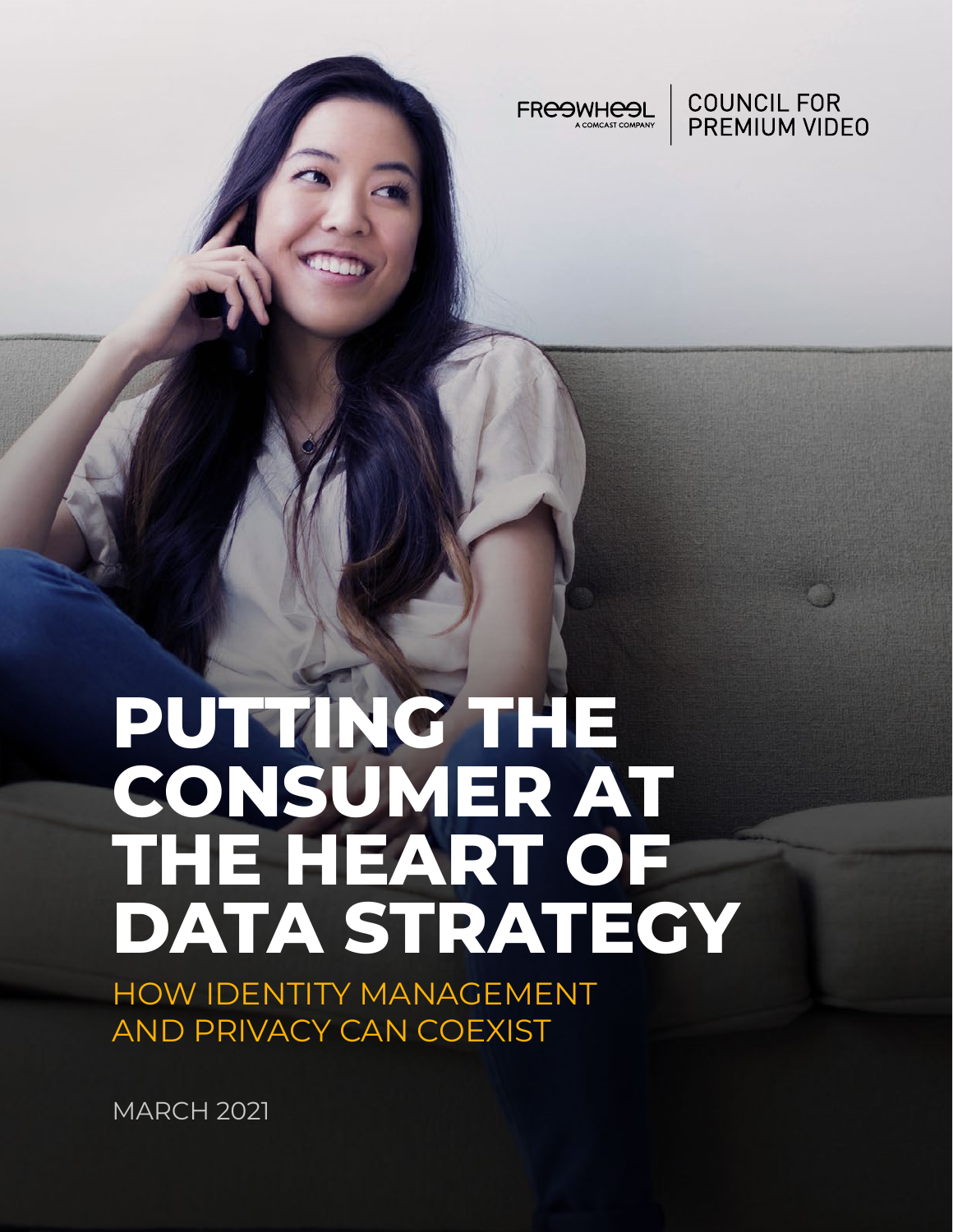# **INTRODUCTION**

As the technology and legislation around data in the world of TV and premium video has evolved, the need for more robust identity management that addresses user privacy requirements is clear.

To deliver more relevant and effective advertising, publishers are focused on the fine balance between connecting identity mechanisms across platforms, while ensuring consumers understand how their data is processed and that their privacy choices are addressed through transparency and control:



#### **TRANSPARENCY**

Speaks to the need for users to understand how their data is being used and who has access to their data.



#### **CONTROL**

Speaks to the need (depending on jurisdiction) for users to access, delete, object to the processing of, and revoke permissions to use their data.

There have been positive signs of progress, particularly from some premium video stakeholders who have brought consumer privacy to the forefront of their strategy.

This thought leadership report from the FreeWheel Council for Premium Video (FWC) addresses the evolving state of identity management in the world of premium video advertising.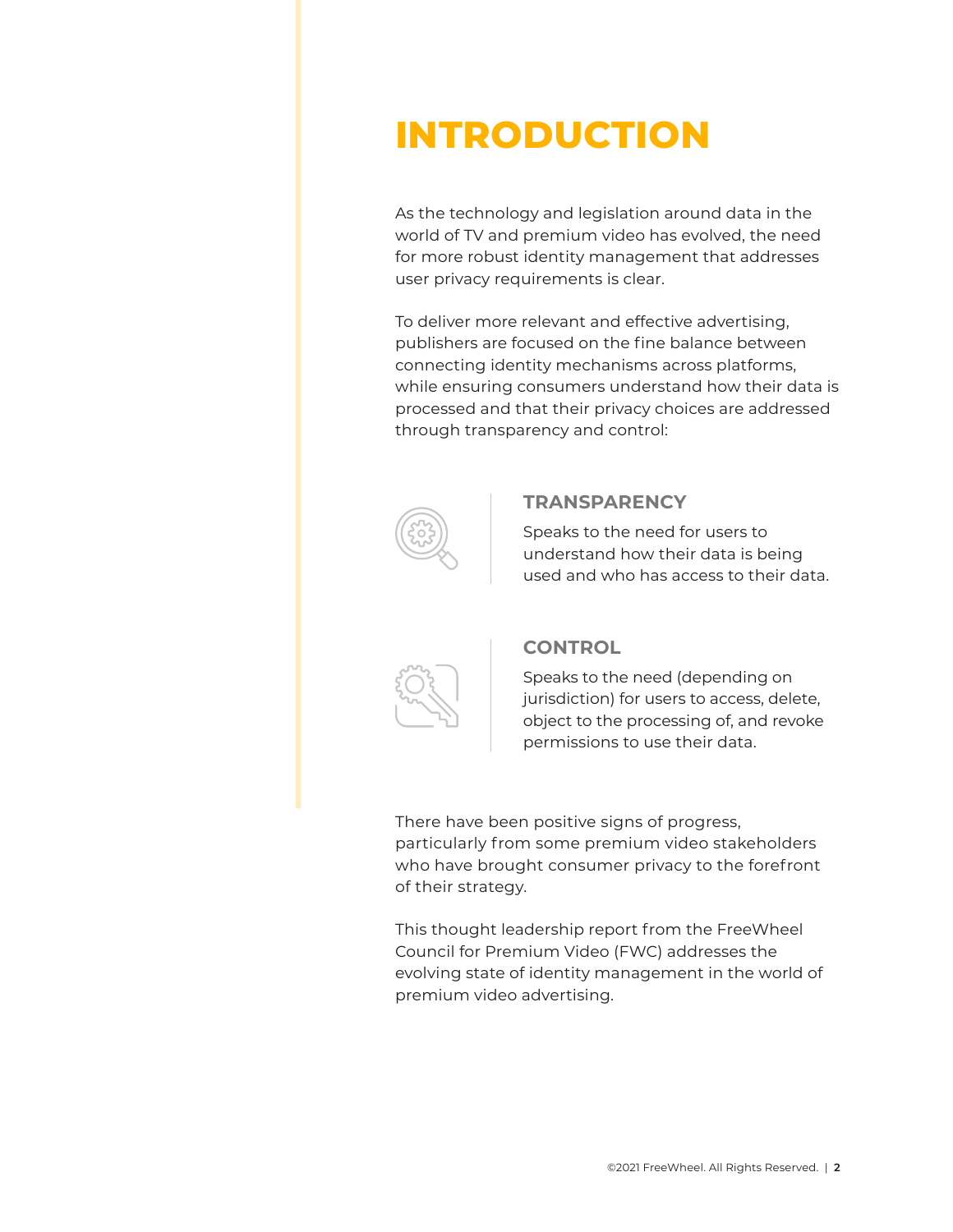### **THE DEMISE OF THE COOKIE & THE DEVICE CHALLENGE**

Over the past year, almost all browsers have made significant changes to their data collection policies, creating ramifications for the third-party cookie, which has historically been the cornerstone of digital identity for decades.

Third-party cookies are bits of information stored on a website visitor's computer by a third-party (not the one the user is visiting at the time). Third-party cookies collect and store the website visitor's information such as browser data. The 'cookies' are often used to monitor or track user activity online for behavior (re-)targeting.

The deprecation of third-party cookies means that most data-driven marketing capabilities such as people-based marketing, frequency capping or (re-)targeting on desktop have become difficult in browser environments.

Like any major shift in the advertising industry, the demise of the cookie has created a challenge, particularly for those who relied heavily on third-party data and drove marketers more towards 'walled-gardens' since they hold valuable first-party data, enabling granular targeting and measurement.

Additionally, as many emerging app-based platforms and Connected TVs (CTV) have never relied on cookies, new alternatives have surfaced and the emergence of a myriad of identity solutions providers that are trying to solve for the post third-party cookie era. While these IDs (either deterministic or probabilistic) offer some interesting tools, there is a challenge for advertisers and programmers in keeping track and efficiently managing all these (often overlapping) IDs, as well as all the associated costs.

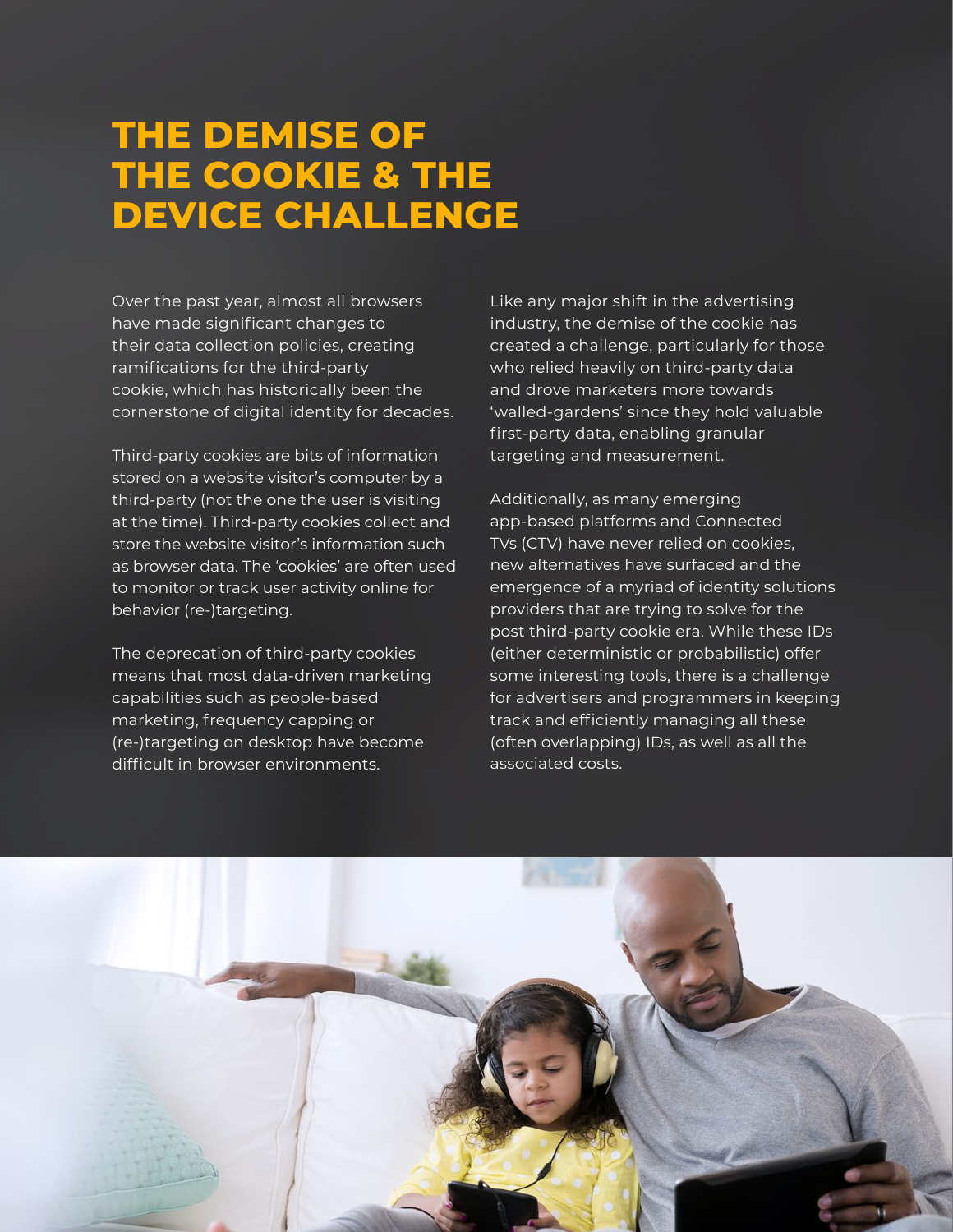TV and premium video platforms have successfully scaled beyond the desktop with more CTV — which does not rely on third-party cookies — and mobile ad impressions delivered through applications, and in some cases authenticated through subscription services. Interestingly this trend has seen an acceleration during the pandemic with more TV / premium content consumption in all its forms.

Cable and satellite aggregated household TV viewing data has also evolved to become more actionable over the last few years, and there are now more sophisticated ways of connecting the dots between consumption across all of these platforms.

From a device manufacturers' standpoint, device IDs will continue to be less persistent as manufacturers develop more sophisticated solutions and audiences can be reached across all the platforms used to access content. However, some companies have taken disruptive decisions, such as [Apple's](https://digiday.com/marketing/ad-tech-is-girding-itself-for-the-loss-of-apples-idfa-heres-what-you-need-to-know/)  [latest announcement on I](https://digiday.com/marketing/ad-tech-is-girding-itself-for-the-loss-of-apples-idfa-heres-what-you-need-to-know/)DFAs, which will take effect with the release of iOS14.

Meanwhile, some industry bodies have formed their own working groups to address these concerns. The IAB, for example, has created the ["Rearc"](https://iabtechlab.com/project-rearc/ ) working group to address both user privacy and addressability concerns for digital content (but not TV, nor addressable TV). Other leading trade organizations such as the ANA have formed a "[partnership](https://www.ana.net/content/show/id/ResponsibleAddressableMedia)  [for responsible addressable media](https://www.ana.net/content/show/id/ResponsibleAddressableMedia)" to draft principles that will guide the future of addressability while safeguarding user privacy and improving the user experience.

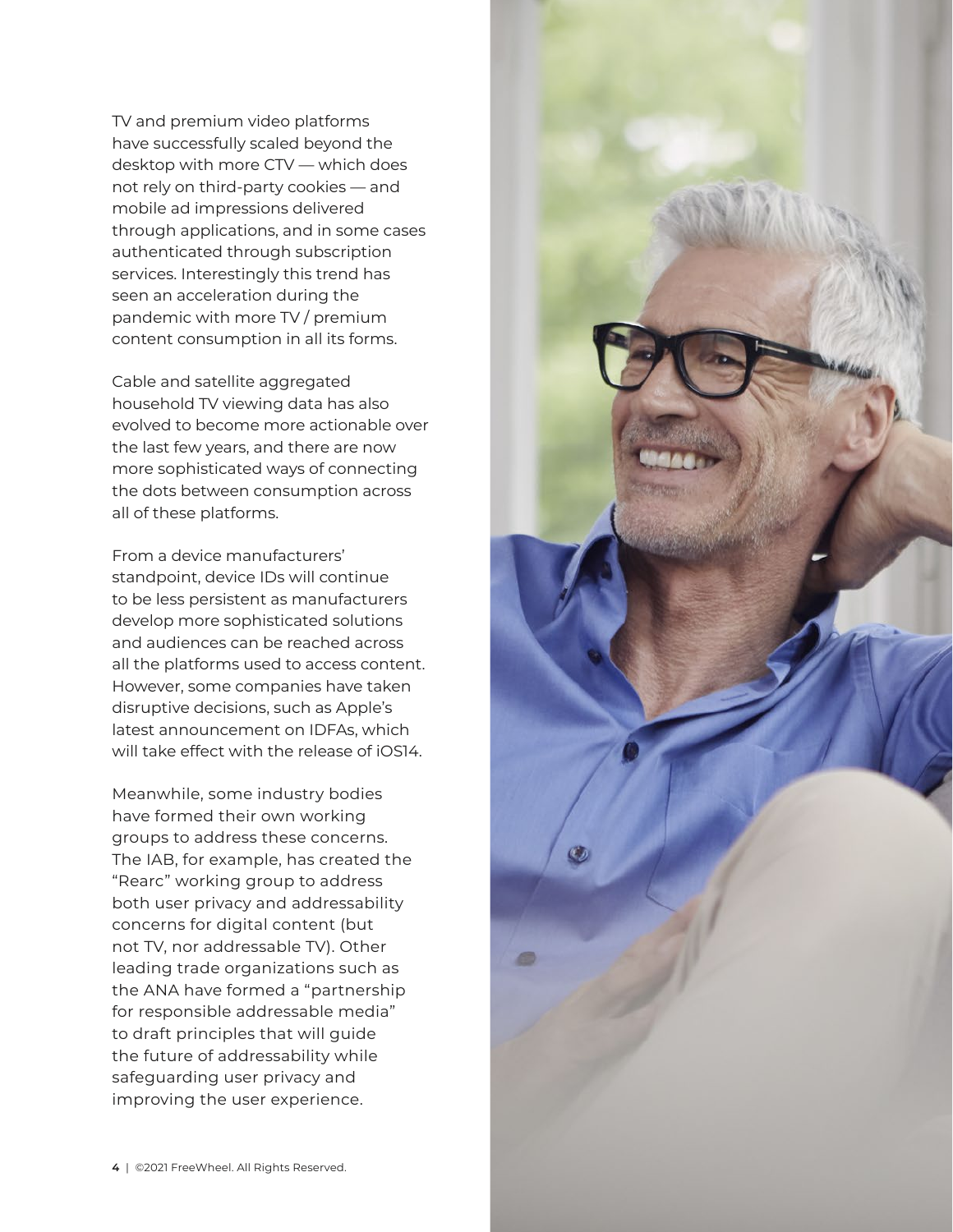# **PRIVACY LAWS AND FRAMEWORKS**

The challenges of third-party cookies and devices IDs together with the changes in privacy regulations and obligations came into place to prevent frustrating user experiences (such as ad re-targeting, leading to the use of ad blockers) and provided the consumer with greater transparency and consent management.

Privacy obligations are complex and varied. However, to simplify and make better sense of them, we can break it down into two broad groups:



### **PRIVACY LAWS**

Regulations or legislation created by local and national governments around the world with examples such as [CCPA](https://oag.ca.gov/privacy/ccpa), [GDPR](https://gdpr.eu), or the [EU ePrivacy Directive](https://edps.europa.eu/data-protection/our-work/subjects/eprivacy-directive_en).



### **PRIVACY FRAMEWORKS**

Established by self-governing bodies like [DAA](https://digitaladvertisingalliance.org), [IAB](https://www.iab.com), and [EDAA](https://edaa.eu), or set up by device manufacturers.

Premium publishers and other owners of first-party data have adjusted to these privacy laws and frameworks to ensure that consumers have more options to manage the personal information that is collected, shared and used.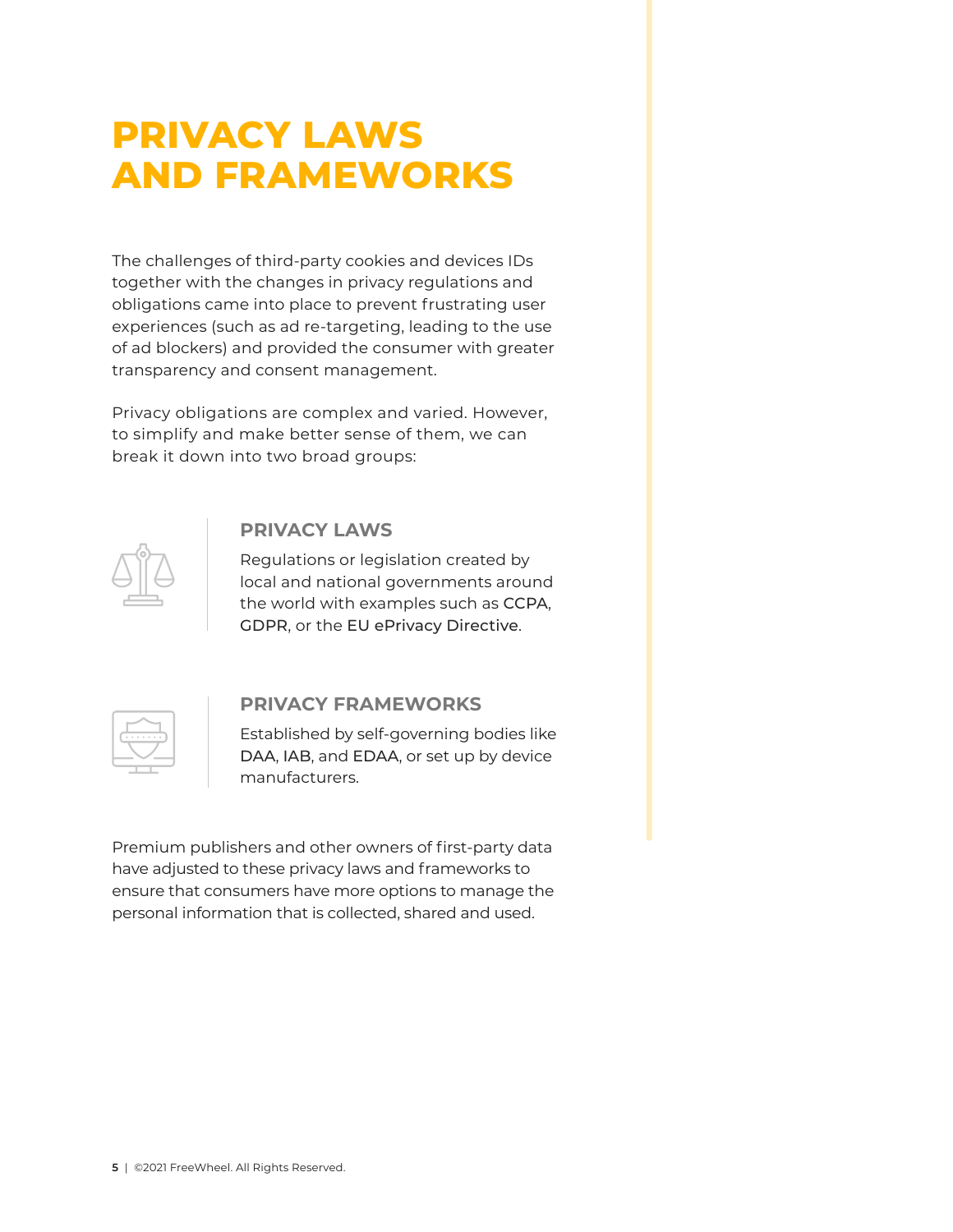

Complexity in the space has certainly driven many ad tech innovations with a number of companies surfacing to tackle the issue. But with everevolving privacy laws and frameworks, it will be a challenge for companies to keep one eye on the present and the other on the future as they build new solutions.



#### **Note:**

*Represents the state of most consent models relevant to targeted advertising.* 

**Consumer trust is probably the most valuable asset that publishers and advertisers can earn. Deploying the appropriate consent solutions and listening to consumer preferences is paramount, as it will also help deliver richer first-party data in a privacy-compliant way. Partnering with the right data partners is therefore essential.**

‒ *David Fisher, VP Advanced Advertising, Discovery Networks International*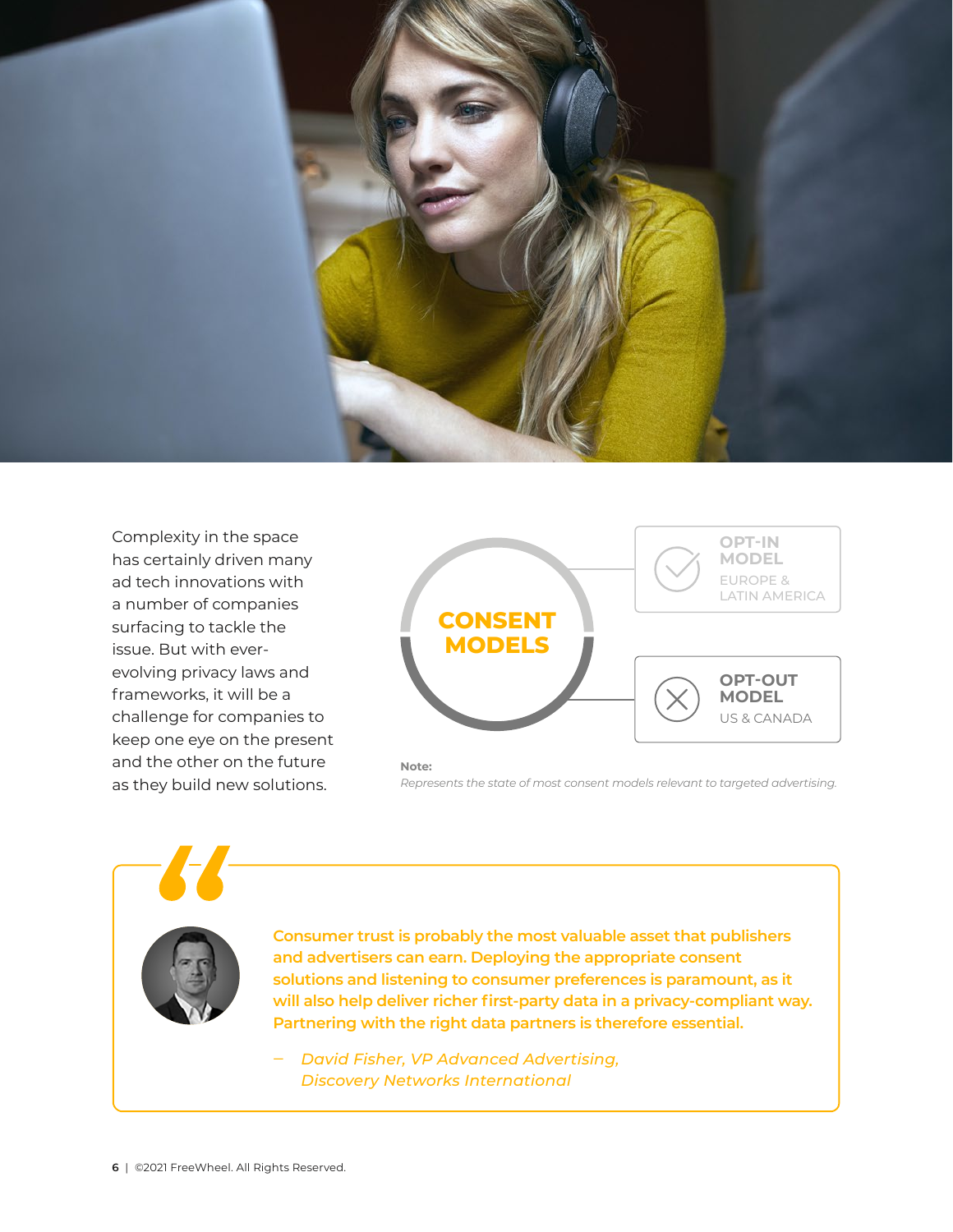# **IDENTITY DATA PARTNERS**

Given that data is more fragmented and siloed than ever before, it is interesting to uncover the various identity data players in the industry.

The data universe is already crowded with a variety of data partners bringing a set of unique characteristics and capabilities. Below is a table presenting the main identity data categories, what their roles are in the ecosystem and examples of some of the players.



#### **DATA OWNER**

*Understand and monetize customers in a privacy compliant manner*

#### **DESCRIPTION**

Brands, publishers and device manufacturers that collect, own and monetize data.

**TYPES OF DATA**

Name, address, email, demo data, cookie, mobile device ID, attributes

|               | <b>COMCAST SAMSUNG</b>     |  |
|---------------|----------------------------|--|
|               | VIZIO KRI SKY              |  |
| acxiom YouGov |                            |  |
|               | <b>SAT&amp;T ROKU P.IK</b> |  |
|               | Pexperian. Naltice         |  |



#### **3P IDENTITY PROVIDERS (PROGRAMMATIC)**

*Share identity data in the bid stream for buyside audience targeting*

#### **DESCRIPTION**

Functionality to securely translate authenticated users on the sell-side to identifiers in the bid-request.

#### **TYPES OF DATA**

Authentication Data (Email, Phone Number), Bid Request Data (IdentityLink, Unified ID 2.0, ID+)





**DATA** 

**MANAGEMENT PLATFORM (DMP)** *Find, extend, size and target audiences*

### **DESCRIPTION**

Platform to collect, manage and purchase data to better find audiences.

#### **TYPES OF DATA**

Attributes, cookie, mobile device ID, CTV ID, IP address



*This selection of providers is meant to illustrate the different solutions available, and is not an endorsement of certain providers over others.*©2021 FreeWheel. All Rights Reserved. | **<sup>7</sup>**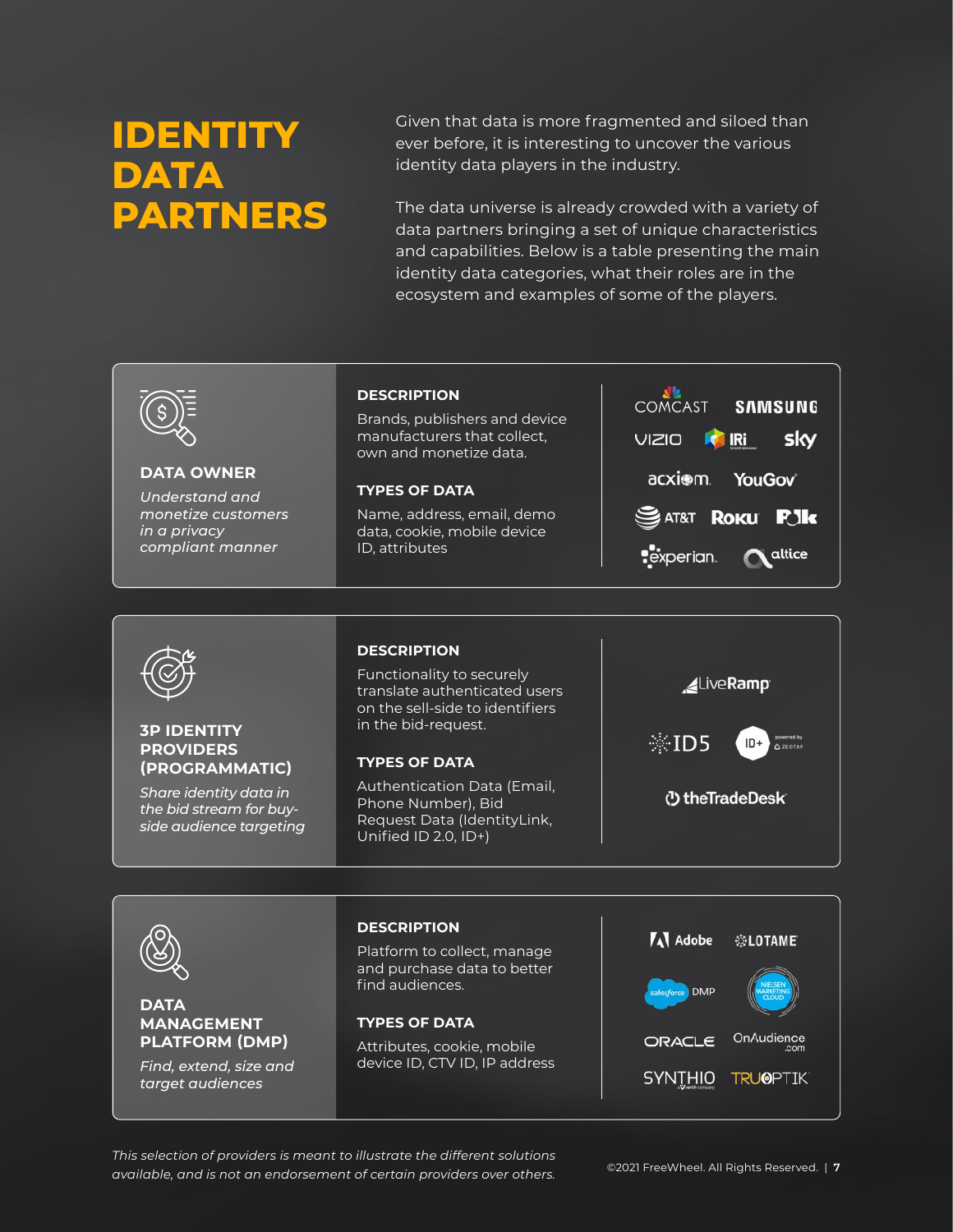

#### **CUSTOMER DATA PLATFORM (CDP)**

*Build detailed, accurate customer profiles to nurture relationships*

#### **DESCRIPTION**

Brands, publishers, device manufacturers and others that create unified customer profiles across many touchpoints for use in marketing efforts.

#### **TYPES OF DATA**

Name, address, email, demo, online behavior, IP address

| 222 mparticle adsouare       |  |  |
|------------------------------|--|--|
| Lytics salesforce            |  |  |
| <b>A</b> Adobe mediarithmics |  |  |
| ublueshift velocidi          |  |  |
| Amperity & lemnisk           |  |  |



#### **CROSS DEVICE GRAPH (XDG)**

*Extend reach, connect data sets, perform analysis*

#### **DESCRIPTION**

Data set used to resolve identity from devices to individuals and households (HH).

#### **TYPES OF DATA**

HH ID, individual ID, cookie, mobile device ID, CTV ID, IP Address

| TAPAD                   | LiveRamp |
|-------------------------|----------|
| <b>neustar TRUOPTIK</b> |          |
| Livelntent ©LOTAME      |          |
|                         |          |



#### **ONBOARDER**

*Translate data for activation and targeting*

#### **DESCRIPTION**

Platform used to translate data to make it actionable for targeting.

#### **TYPES OF DATA**

HH ID, individual ID, cookie, mobile device ID, CTV ID, IP address, name, email, address





**CLEAN ROOMS** *Link anonymized marketing data from different sources*

#### **DESCRIPTION**

First-party data matched against aggregated ad data from walled gardens & determine potential inconsistencies & duplications.

**TYPES OF DATA** Individual ID, CRM



*This selection of providers is meant to illustrate the different solutions available, and is not an endorsement of certain providers over others.*©2021 FreeWheel. All Rights Reserved. | **<sup>8</sup>**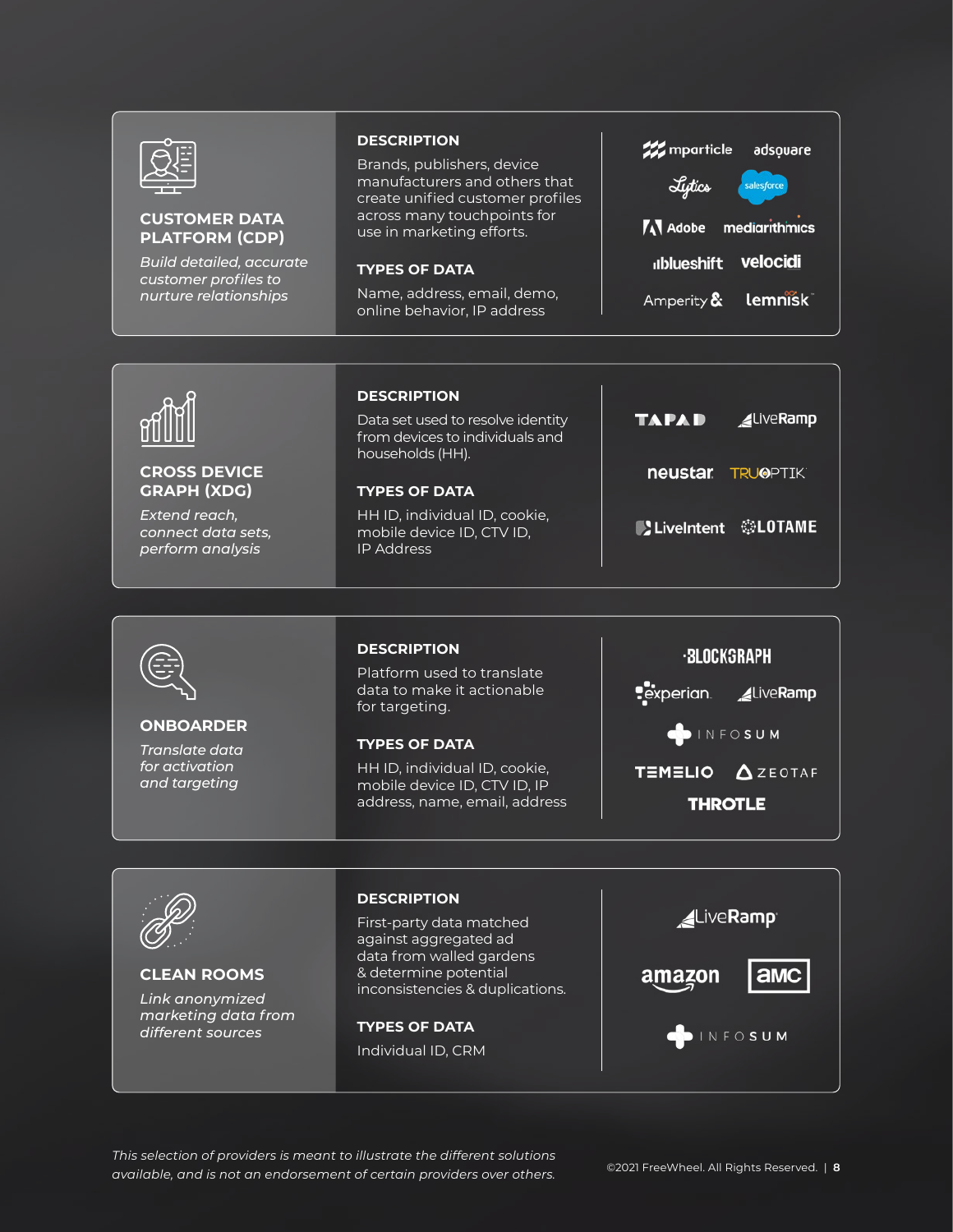# **PREMIUM VIDEO & DATA FLOW**

Advanced TV is likely to gain further traction in terms of identity management as there are fewer or no cookies in these environments. Through authentication mechanisms, the application of data might help improve the user experience across platforms.

On the marketer side, as direct-to-consumer (DTC) brands rise, and the direct relationship with the consumer is more prevalent, email and other identity touchpoints can be used for more robust, tailored interactions.

In this rapidly evolving identity landscape, TV is well placed to offer great value to advertisers. Where premium video stands apart from the rest of the ecosystem is its quality and the value they provide for which consumers are willing to share registration data or pay for content, whether that be through monthly cable or satellite subscription or a la carte OTT services.

There are many ways in which identity management can be achieved and used to enhance marketing efficacy and the advertising experience, but it requires an integrated ecosystem and partners to ensure that data integrity and privacy is maintained.

On the following page is a chart that demonstrates a simplified data flow from marketer to consumer showing how data circulates through the various players.

**Premium video offers a quality environment that upholds the highest privacy standards. The video ecosystem now combines its massive scale with the precision of digital, opening up more opportunities for personalization on any screen, creating a better experience for viewers and more impact for brands.**

‒ *John Alleva, SVP, Platform Monetization, NBCU*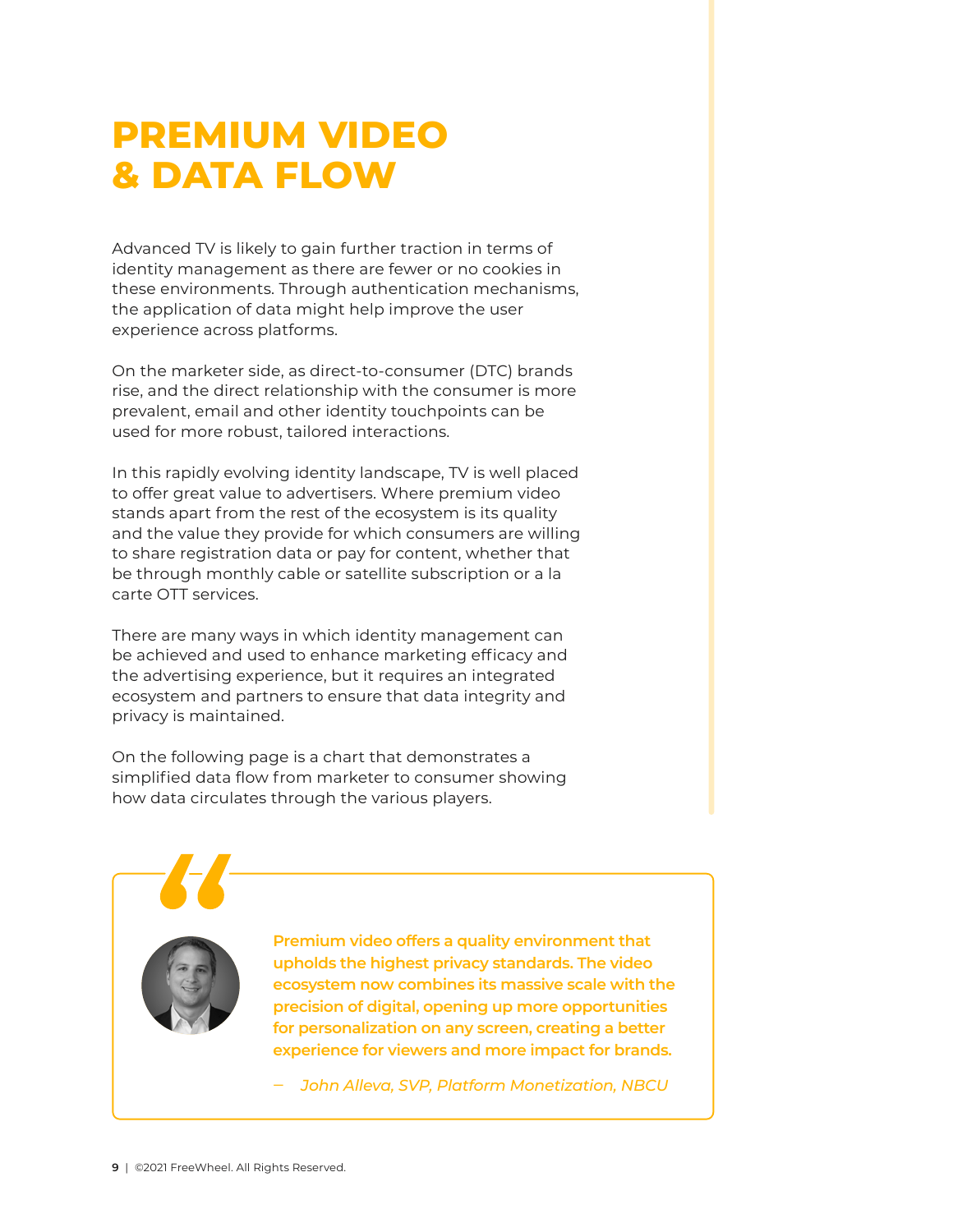### **DATA FLOW IN THE PREMIUM VIDEO ENVIRONMENT**



*XDG: Cross Device Graph* | *\*2P Data: Marketer Segments Matched to Publisher Data.*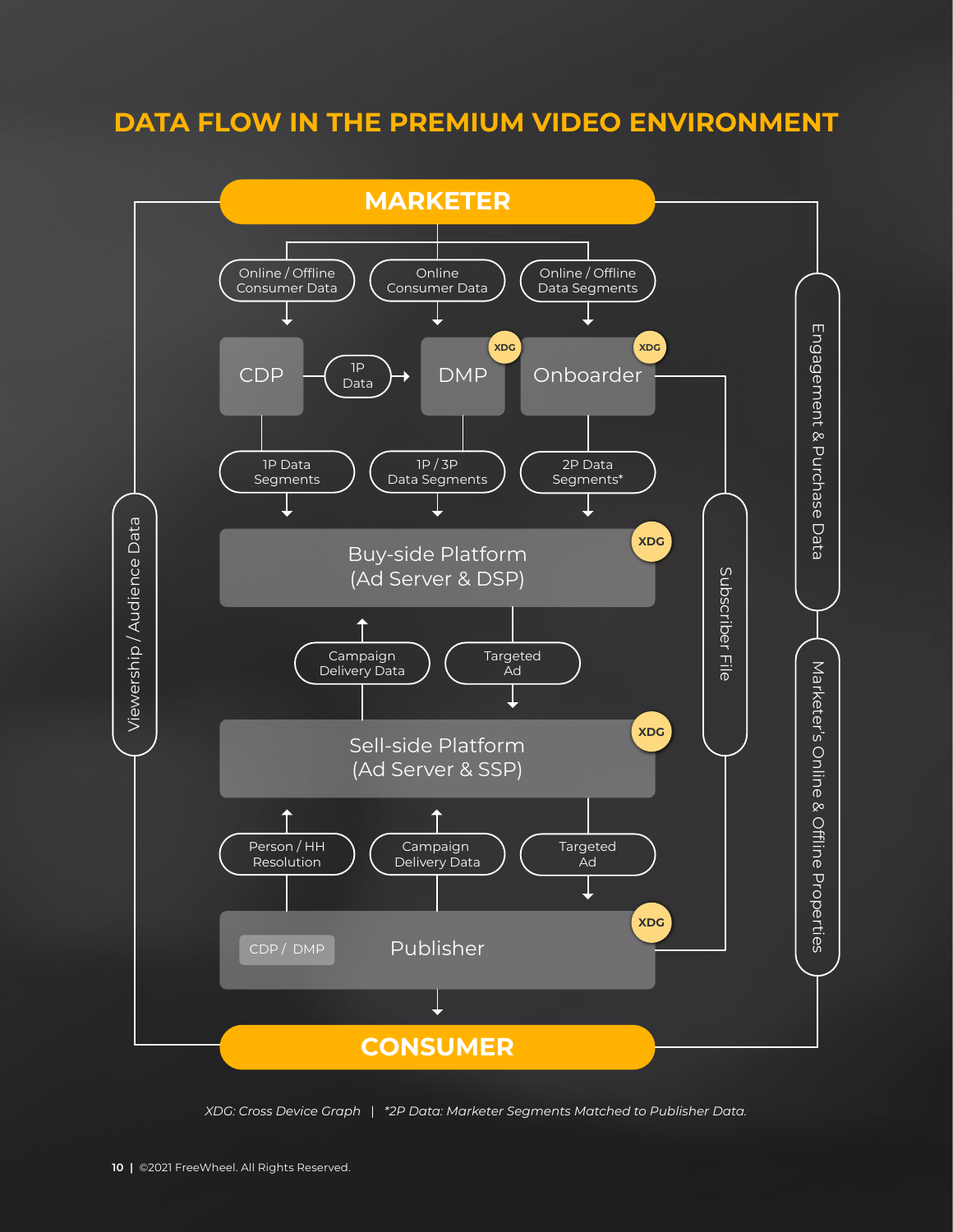# **LOOKING AHEAD**

There is a need for technology partners to take a proactive stance on data sources being utilized to help organize, manage and drive privacy compliance. Ultimately consumer control should be at the heart of any data strategy.

Regulations and businesses are putting the focus on privacy and consumer trust, as building audience trust is more important than ever. The user should be able to understand and decide how their data will be used, and importantly what they get out of it, how they can engage (or not) with brands and content, as well as how they can opt out (or opt in where required).

With fragmentation of viewing, we're now in a sub-scale environment and interoperability is critical. For advertisers the key is in aligning data across platforms. This alignment will be required for all advertising activities, from planning, execution (activation and frequency management) to reporting, measurement and attribution.

An exciting future lies ahead. With new technologies surfacing such as Blockchain, Federated Learning and EDGE computing, there is a great opportunity to enhance, or in some cases, rebuild the ecosystem rooted in trust and transparency. There are many ways in which identity management can be achieved and used to enhance marketing efficacy and the advertising experience, but it requires interoperability and a fully functioning partner ecosystem to ensure that data integrity and privacy is maintained.

There is an urgent need for flexibility and collaboration as to how this is achieved, and a continued focus on privacy. The industry as a whole needs to continue to work together to innovate and find ways to understand the user in a way that protects consumer data, ensures advertisers and agencies can continue to target their audiences, and safeguards publishers' critical first-party data.

Truly supporting a safe and open premium content ecosystem, while protecting privacy, is possible. The focal point is the consumer.

**By expanding advanced data intelligence capabilities, the industry can deliver on the promise of more widespread addressability, manage reach and frequency, and enable robust reporting for parties within the value chain.**

‒ *Jessica Dufresne, GM, Digital Ad Tech & Yield, Sling TV*